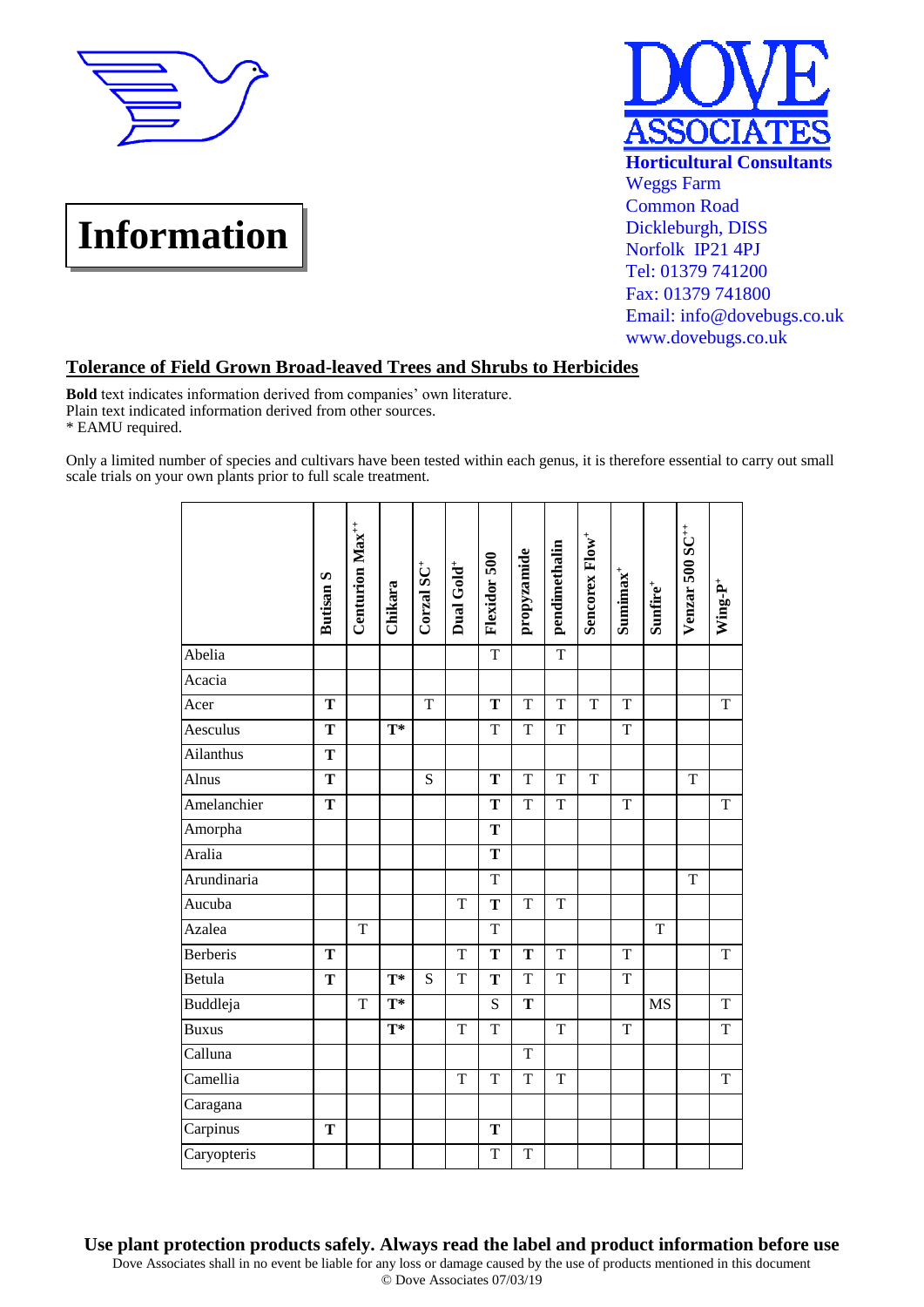|                               | <b>Butisan S</b> | Centurion Max <sup>++</sup> | Chikara        | Corzal $SC^+$ | Dual Gold <sup>+</sup> | Flexidor 500 | propyzamide    | pendimethalin  | Sencorex Flow <sup>+</sup> | $Sumimax$ + | $\mathbf{Sunfire}^+$ | Venzar 500 SC <sup>++</sup> | $Wing-P^+$  |
|-------------------------------|------------------|-----------------------------|----------------|---------------|------------------------|--------------|----------------|----------------|----------------------------|-------------|----------------------|-----------------------------|-------------|
| Castanea                      | $\mathbf T$      |                             |                |               |                        |              |                |                |                            | $\mathbf T$ |                      |                             |             |
| Catalpa                       | $\mathbf T$      |                             | $T^*$          |               |                        | T            | $\mathbf T$    |                |                            |             |                      |                             |             |
| Ceanothus                     |                  |                             |                |               |                        |              | T              | $\mathbf T$    |                            |             |                      |                             |             |
| Cercis                        |                  |                             |                |               |                        | $\mathbf T$  | T              |                |                            | $\mathbf T$ |                      |                             | T           |
| Chaenomeles                   |                  |                             |                |               |                        | $\mathbf T$  | $\mathbf T$    | $\mathbf T$    |                            |             |                      |                             |             |
| Chimonanthus                  |                  |                             |                |               |                        |              |                |                |                            |             |                      |                             |             |
| Choisya                       |                  |                             |                |               |                        | $\mathbf T$  | $\mathbf T$    |                |                            |             |                      | $\mathbf T$                 |             |
| Cistus                        |                  |                             |                |               |                        |              |                |                |                            |             |                      |                             |             |
| Clerodendrum                  |                  |                             |                |               |                        |              |                |                |                            |             |                      |                             |             |
| Colutea                       |                  |                             |                |               |                        | T            |                |                |                            |             |                      |                             |             |
| Cornus                        | T                |                             | ${\bf S}$      |               | T                      | $\mathbf T$  | $\mathbf T$    | $\mathbf T$    |                            | $\mathbf T$ |                      |                             |             |
| Corylopsis                    |                  |                             |                |               |                        | $\mathbf T$  |                |                |                            |             |                      |                             |             |
| $\overline{\mathrm{Corylus}}$ | $\mathbf T$      |                             | $T^*$          |               |                        | $\mathbf T$  |                |                |                            |             |                      |                             |             |
| Cotoneaster                   | T                |                             | $\mathbf{T}^*$ |               | T                      | T            | T              | $\mathbf T$    |                            | T           |                      | $\mathbf T$                 |             |
| Crataegus                     | T                |                             |                | T             |                        | T            | T              | $\mathbf T$    |                            | T           |                      | $\mathbf T$                 |             |
| Cydonia                       |                  |                             |                |               |                        |              |                |                | T                          |             | T                    |                             |             |
| Cytisus                       |                  |                             |                |               | $\mathbf T$            | $\mathbf T$  | $\mathbf T$    |                |                            |             |                      |                             |             |
| Daphne                        |                  |                             |                |               |                        |              | $\mathbf T$    |                |                            |             |                      |                             |             |
| $\overline{D}$ eutzia         |                  |                             |                |               |                        | T            | T              | $\mathbf T$    |                            |             |                      |                             |             |
| Diervilla                     |                  |                             |                |               |                        |              |                | $\mathbf T$    |                            |             |                      |                             |             |
| Elaeagnus                     | T                |                             |                |               | $\mathbf T$            | $\mathbf T$  | $\mathbf T$    | $\mathbf T$    |                            |             |                      |                             |             |
| Erica                         |                  |                             |                |               |                        |              |                |                |                            |             |                      | $\mathbf T$                 |             |
| Escallonia                    | T                |                             |                |               | T                      | Т            | T              | T              |                            |             |                      | T                           |             |
| Eucalyptus                    |                  |                             |                |               |                        |              |                | $\overline{T}$ |                            | T           |                      |                             |             |
| Euonymus                      | $\mathbf T$      | T                           |                |               | T                      | $\mathbf T$  | $\overline{T}$ | $\mathbf T$    |                            |             | T                    | $\overline{T}$              |             |
| Exochorda                     |                  |                             |                |               |                        | $\mathbf T$  |                |                |                            |             |                      |                             |             |
| Fagus                         | T                |                             |                |               |                        | T            | T              |                | T                          |             |                      |                             |             |
| Forsythia                     | $\mathbf T$      |                             | $\mathbf{T}^*$ |               | $\mathbf T$            | $\mathbf T$  | T              | $\mathbf T$    |                            | $\mathbf T$ |                      | S                           | $\mathbf T$ |
| Fothergilla                   |                  |                             |                |               |                        |              |                |                |                            |             |                      |                             | $\mathbf T$ |
| Fraxinus                      | T                |                             |                | ${\bf S}$     | $\mathbf T$            | Т            | $\mathbf T$    | $\mathbf T$    |                            | $\mathbf T$ |                      | ${\bf S}$                   |             |
| Fuchsia                       |                  |                             |                |               |                        | $\mathbf T$  |                |                |                            |             |                      |                             |             |
| Gaultheria                    |                  |                             |                |               |                        |              |                |                |                            |             |                      |                             |             |
| Genista                       |                  |                             |                |               |                        |              | $\mathbf T$    |                |                            |             |                      | $\mathbf T$                 |             |
| Gleditsia                     |                  |                             |                |               | $\mathbf T$            | ${\bf T}$    |                | $\mathbf T$    |                            | $\mathbf T$ |                      |                             | $\mathbf T$ |
| Griselinia                    |                  |                             |                |               |                        | $\mathbf T$  |                |                |                            |             |                      |                             |             |
| Halesia                       |                  |                             |                |               |                        |              |                |                |                            |             |                      |                             |             |
| Hamamelis                     |                  |                             |                |               |                        | $\mathbf T$  | $\mathbf T$    |                |                            |             |                      |                             |             |
| Hebe                          |                  |                             |                |               |                        | ${\bf T}$    | $\rm T$        |                |                            |             |                      | $\mathbf T$                 |             |
| Hibiscus                      |                  |                             |                |               |                        | T            | $\mathbf T$    | $\mathbf T$    |                            |             |                      |                             | $\mathbf T$ |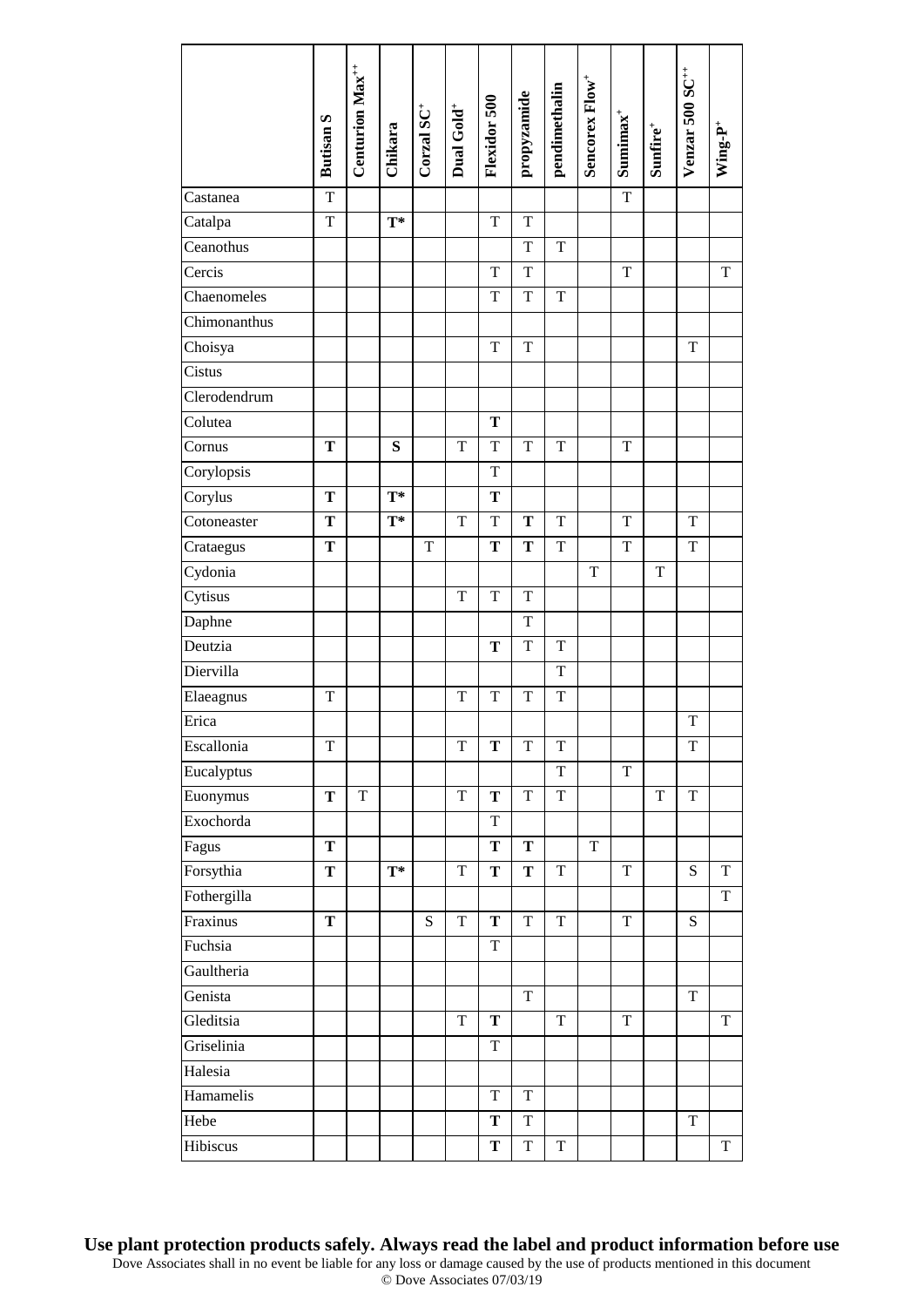| Hydrangea<br>MS<br>$\mathbf T$<br><b>MS</b><br>$\mathbf T$<br>Hypericum<br>$\mathbf T$<br>$\mathbf T$<br>$\mathbf T$<br>$\mathbf T$<br>T<br>$\mathbf T$<br>T<br>Indigofera<br>Ilex<br>$\mathbf T$<br>$\mathbf T$<br>T<br>$\mathbf T$<br>$\mathbf T$<br>Jasminum<br>$\mathbf T$<br>Juglans<br>$\mathbf T$<br>$\mathbf T$<br>$\mathbf T$<br>T<br>Kalmia<br>$\mathbf T$<br>$\mathbf T$<br>Kerria<br>Koelreuteria<br>$\mathbf T$<br>T<br>Kolkwitzia<br>$\mathbf T$<br>Laburnocytisus<br>Laburnum<br>$\mathbf T$<br>$\mathbf T$<br>Lavandula<br>$\mathbf T$<br>$\mathbf T$<br>$\mathbf T$<br>$\mathbf T$<br>$\mathbf T$<br>$\mathbf M$<br>Leucothoe<br>$\mathbf T$<br>$\mathbf T$<br>Leycesteria<br>T<br>Ligustrum<br>$\mathbf T$<br>$\mathbf T$<br>${\bf S}$<br>${\bf T}$<br>$\mathbf T$<br>$\rm T$<br>Liquidamber<br>$\mathbf T$<br>$\mathbf T$<br>$\mathbf T$<br>$\mathbf T$<br>T<br>Liriodendron<br>$\mathbf T$<br>$\mathbf T$<br>$\mathbf T$<br>$\mathbf T$<br>${\bf S}$<br>Lonicera<br>${\bf T}$<br>$\mathbf T$<br>$\mathbf T$<br>$\mathbf T$<br>$\mathbf T$<br>$\mathbf T$<br>Magnolia<br>$\mathbf T$<br>$\mathbf T$<br>$\mathbf T$<br>$\mathbf T$<br>$\mathbf T$<br>Mahonia<br>$\mathbf T$<br>T<br>T<br>$\mathbf T$<br>T<br>Malus<br>$\mathbf T$<br>$\mathbf T$<br>T<br>$\mathbf T$<br>$\rm T$<br>$\mathbf T$<br>$\mathbf T$<br>T<br>Morus<br>Nothofagus<br>$\mathbf T$<br>Olearia<br>$\rm T$<br>Osmanthus<br>$\mathbf T$<br>$\mathbf T$<br>$\mathbf T$<br>$\mathbf T$<br>$\mathbf T$<br>$\mathbf T$<br>Osmarea<br>Pernettya<br>$\mathbf T$<br>Philadelphus<br>$\mathbf T$<br>T<br>$\rm T$<br>$\mathbf T$<br>Т<br>Photinia<br>$\mathbf T$<br>$\mathbf T$<br>$\mathbf T$<br>Physocarpus<br>Pieris<br>T<br>T<br>$\mathbf T$<br>Pittosporum<br>$\mathbf T$<br>$\mathbf T$<br>$\mathbf T$<br>Platanus<br>$\mathbf T$<br>$\mathbf T$<br>T<br>$T^*$<br>T<br>Poncirus<br>Populus<br>$T^*$<br>$\mathbf T$<br>$\mathbf T$<br>$\mathbf T$<br>T<br>$\mathbf T$<br>Potentilla<br>T<br>$\mathbf T$<br>T<br>T<br>$\mathbf T$ |         | <b>Butisan S</b> | Centurion Max <sup>++</sup> | Chikara | Corzal $\mathbf{SC}^+$ | Dual Gold <sup>+</sup> | Flexidor 500 | propyzamide | pendimethalin | Sencorex Flow <sup>+</sup> | $Sumimax^+$ | $Sumfire^+$ | Venzar 500 SC <sup>++</sup> | $\mathbf{Wing}\text{-}\mathbf{P}^+$ |
|-------------------------------------------------------------------------------------------------------------------------------------------------------------------------------------------------------------------------------------------------------------------------------------------------------------------------------------------------------------------------------------------------------------------------------------------------------------------------------------------------------------------------------------------------------------------------------------------------------------------------------------------------------------------------------------------------------------------------------------------------------------------------------------------------------------------------------------------------------------------------------------------------------------------------------------------------------------------------------------------------------------------------------------------------------------------------------------------------------------------------------------------------------------------------------------------------------------------------------------------------------------------------------------------------------------------------------------------------------------------------------------------------------------------------------------------------------------------------------------------------------------------------------------------------------------------------------------------------------------------------------------------------------------------------------------------------------------------------------------------------------------------------------------------------------------------------------------------------------------------------------------------------------------------------------------------------------------------------------------------------------------------|---------|------------------|-----------------------------|---------|------------------------|------------------------|--------------|-------------|---------------|----------------------------|-------------|-------------|-----------------------------|-------------------------------------|
|                                                                                                                                                                                                                                                                                                                                                                                                                                                                                                                                                                                                                                                                                                                                                                                                                                                                                                                                                                                                                                                                                                                                                                                                                                                                                                                                                                                                                                                                                                                                                                                                                                                                                                                                                                                                                                                                                                                                                                                                                   | Hoheria |                  |                             |         |                        |                        |              |             |               |                            |             |             |                             |                                     |
|                                                                                                                                                                                                                                                                                                                                                                                                                                                                                                                                                                                                                                                                                                                                                                                                                                                                                                                                                                                                                                                                                                                                                                                                                                                                                                                                                                                                                                                                                                                                                                                                                                                                                                                                                                                                                                                                                                                                                                                                                   |         |                  |                             |         |                        |                        |              |             |               |                            |             |             |                             |                                     |
|                                                                                                                                                                                                                                                                                                                                                                                                                                                                                                                                                                                                                                                                                                                                                                                                                                                                                                                                                                                                                                                                                                                                                                                                                                                                                                                                                                                                                                                                                                                                                                                                                                                                                                                                                                                                                                                                                                                                                                                                                   |         |                  |                             |         |                        |                        |              |             |               |                            |             |             |                             |                                     |
|                                                                                                                                                                                                                                                                                                                                                                                                                                                                                                                                                                                                                                                                                                                                                                                                                                                                                                                                                                                                                                                                                                                                                                                                                                                                                                                                                                                                                                                                                                                                                                                                                                                                                                                                                                                                                                                                                                                                                                                                                   |         |                  |                             |         |                        |                        |              |             |               |                            |             |             |                             |                                     |
|                                                                                                                                                                                                                                                                                                                                                                                                                                                                                                                                                                                                                                                                                                                                                                                                                                                                                                                                                                                                                                                                                                                                                                                                                                                                                                                                                                                                                                                                                                                                                                                                                                                                                                                                                                                                                                                                                                                                                                                                                   |         |                  |                             |         |                        |                        |              |             |               |                            |             |             |                             |                                     |
|                                                                                                                                                                                                                                                                                                                                                                                                                                                                                                                                                                                                                                                                                                                                                                                                                                                                                                                                                                                                                                                                                                                                                                                                                                                                                                                                                                                                                                                                                                                                                                                                                                                                                                                                                                                                                                                                                                                                                                                                                   |         |                  |                             |         |                        |                        |              |             |               |                            |             |             |                             |                                     |
|                                                                                                                                                                                                                                                                                                                                                                                                                                                                                                                                                                                                                                                                                                                                                                                                                                                                                                                                                                                                                                                                                                                                                                                                                                                                                                                                                                                                                                                                                                                                                                                                                                                                                                                                                                                                                                                                                                                                                                                                                   |         |                  |                             |         |                        |                        |              |             |               |                            |             |             |                             |                                     |
|                                                                                                                                                                                                                                                                                                                                                                                                                                                                                                                                                                                                                                                                                                                                                                                                                                                                                                                                                                                                                                                                                                                                                                                                                                                                                                                                                                                                                                                                                                                                                                                                                                                                                                                                                                                                                                                                                                                                                                                                                   |         |                  |                             |         |                        |                        |              |             |               |                            |             |             |                             |                                     |
|                                                                                                                                                                                                                                                                                                                                                                                                                                                                                                                                                                                                                                                                                                                                                                                                                                                                                                                                                                                                                                                                                                                                                                                                                                                                                                                                                                                                                                                                                                                                                                                                                                                                                                                                                                                                                                                                                                                                                                                                                   |         |                  |                             |         |                        |                        |              |             |               |                            |             |             |                             |                                     |
|                                                                                                                                                                                                                                                                                                                                                                                                                                                                                                                                                                                                                                                                                                                                                                                                                                                                                                                                                                                                                                                                                                                                                                                                                                                                                                                                                                                                                                                                                                                                                                                                                                                                                                                                                                                                                                                                                                                                                                                                                   |         |                  |                             |         |                        |                        |              |             |               |                            |             |             |                             |                                     |
|                                                                                                                                                                                                                                                                                                                                                                                                                                                                                                                                                                                                                                                                                                                                                                                                                                                                                                                                                                                                                                                                                                                                                                                                                                                                                                                                                                                                                                                                                                                                                                                                                                                                                                                                                                                                                                                                                                                                                                                                                   |         |                  |                             |         |                        |                        |              |             |               |                            |             |             |                             |                                     |
|                                                                                                                                                                                                                                                                                                                                                                                                                                                                                                                                                                                                                                                                                                                                                                                                                                                                                                                                                                                                                                                                                                                                                                                                                                                                                                                                                                                                                                                                                                                                                                                                                                                                                                                                                                                                                                                                                                                                                                                                                   |         |                  |                             |         |                        |                        |              |             |               |                            |             |             |                             |                                     |
|                                                                                                                                                                                                                                                                                                                                                                                                                                                                                                                                                                                                                                                                                                                                                                                                                                                                                                                                                                                                                                                                                                                                                                                                                                                                                                                                                                                                                                                                                                                                                                                                                                                                                                                                                                                                                                                                                                                                                                                                                   |         |                  |                             |         |                        |                        |              |             |               |                            |             |             |                             |                                     |
|                                                                                                                                                                                                                                                                                                                                                                                                                                                                                                                                                                                                                                                                                                                                                                                                                                                                                                                                                                                                                                                                                                                                                                                                                                                                                                                                                                                                                                                                                                                                                                                                                                                                                                                                                                                                                                                                                                                                                                                                                   |         |                  |                             |         |                        |                        |              |             |               |                            |             |             |                             |                                     |
|                                                                                                                                                                                                                                                                                                                                                                                                                                                                                                                                                                                                                                                                                                                                                                                                                                                                                                                                                                                                                                                                                                                                                                                                                                                                                                                                                                                                                                                                                                                                                                                                                                                                                                                                                                                                                                                                                                                                                                                                                   |         |                  |                             |         |                        |                        |              |             |               |                            |             |             |                             |                                     |
|                                                                                                                                                                                                                                                                                                                                                                                                                                                                                                                                                                                                                                                                                                                                                                                                                                                                                                                                                                                                                                                                                                                                                                                                                                                                                                                                                                                                                                                                                                                                                                                                                                                                                                                                                                                                                                                                                                                                                                                                                   |         |                  |                             |         |                        |                        |              |             |               |                            |             |             |                             |                                     |
|                                                                                                                                                                                                                                                                                                                                                                                                                                                                                                                                                                                                                                                                                                                                                                                                                                                                                                                                                                                                                                                                                                                                                                                                                                                                                                                                                                                                                                                                                                                                                                                                                                                                                                                                                                                                                                                                                                                                                                                                                   |         |                  |                             |         |                        |                        |              |             |               |                            |             |             |                             |                                     |
|                                                                                                                                                                                                                                                                                                                                                                                                                                                                                                                                                                                                                                                                                                                                                                                                                                                                                                                                                                                                                                                                                                                                                                                                                                                                                                                                                                                                                                                                                                                                                                                                                                                                                                                                                                                                                                                                                                                                                                                                                   |         |                  |                             |         |                        |                        |              |             |               |                            |             |             |                             |                                     |
|                                                                                                                                                                                                                                                                                                                                                                                                                                                                                                                                                                                                                                                                                                                                                                                                                                                                                                                                                                                                                                                                                                                                                                                                                                                                                                                                                                                                                                                                                                                                                                                                                                                                                                                                                                                                                                                                                                                                                                                                                   |         |                  |                             |         |                        |                        |              |             |               |                            |             |             |                             |                                     |
|                                                                                                                                                                                                                                                                                                                                                                                                                                                                                                                                                                                                                                                                                                                                                                                                                                                                                                                                                                                                                                                                                                                                                                                                                                                                                                                                                                                                                                                                                                                                                                                                                                                                                                                                                                                                                                                                                                                                                                                                                   |         |                  |                             |         |                        |                        |              |             |               |                            |             |             |                             |                                     |
|                                                                                                                                                                                                                                                                                                                                                                                                                                                                                                                                                                                                                                                                                                                                                                                                                                                                                                                                                                                                                                                                                                                                                                                                                                                                                                                                                                                                                                                                                                                                                                                                                                                                                                                                                                                                                                                                                                                                                                                                                   |         |                  |                             |         |                        |                        |              |             |               |                            |             |             |                             |                                     |
|                                                                                                                                                                                                                                                                                                                                                                                                                                                                                                                                                                                                                                                                                                                                                                                                                                                                                                                                                                                                                                                                                                                                                                                                                                                                                                                                                                                                                                                                                                                                                                                                                                                                                                                                                                                                                                                                                                                                                                                                                   |         |                  |                             |         |                        |                        |              |             |               |                            |             |             |                             |                                     |
|                                                                                                                                                                                                                                                                                                                                                                                                                                                                                                                                                                                                                                                                                                                                                                                                                                                                                                                                                                                                                                                                                                                                                                                                                                                                                                                                                                                                                                                                                                                                                                                                                                                                                                                                                                                                                                                                                                                                                                                                                   |         |                  |                             |         |                        |                        |              |             |               |                            |             |             |                             |                                     |
|                                                                                                                                                                                                                                                                                                                                                                                                                                                                                                                                                                                                                                                                                                                                                                                                                                                                                                                                                                                                                                                                                                                                                                                                                                                                                                                                                                                                                                                                                                                                                                                                                                                                                                                                                                                                                                                                                                                                                                                                                   |         |                  |                             |         |                        |                        |              |             |               |                            |             |             |                             |                                     |
|                                                                                                                                                                                                                                                                                                                                                                                                                                                                                                                                                                                                                                                                                                                                                                                                                                                                                                                                                                                                                                                                                                                                                                                                                                                                                                                                                                                                                                                                                                                                                                                                                                                                                                                                                                                                                                                                                                                                                                                                                   |         |                  |                             |         |                        |                        |              |             |               |                            |             |             |                             |                                     |
|                                                                                                                                                                                                                                                                                                                                                                                                                                                                                                                                                                                                                                                                                                                                                                                                                                                                                                                                                                                                                                                                                                                                                                                                                                                                                                                                                                                                                                                                                                                                                                                                                                                                                                                                                                                                                                                                                                                                                                                                                   |         |                  |                             |         |                        |                        |              |             |               |                            |             |             |                             |                                     |
|                                                                                                                                                                                                                                                                                                                                                                                                                                                                                                                                                                                                                                                                                                                                                                                                                                                                                                                                                                                                                                                                                                                                                                                                                                                                                                                                                                                                                                                                                                                                                                                                                                                                                                                                                                                                                                                                                                                                                                                                                   |         |                  |                             |         |                        |                        |              |             |               |                            |             |             |                             |                                     |
|                                                                                                                                                                                                                                                                                                                                                                                                                                                                                                                                                                                                                                                                                                                                                                                                                                                                                                                                                                                                                                                                                                                                                                                                                                                                                                                                                                                                                                                                                                                                                                                                                                                                                                                                                                                                                                                                                                                                                                                                                   |         |                  |                             |         |                        |                        |              |             |               |                            |             |             |                             |                                     |
|                                                                                                                                                                                                                                                                                                                                                                                                                                                                                                                                                                                                                                                                                                                                                                                                                                                                                                                                                                                                                                                                                                                                                                                                                                                                                                                                                                                                                                                                                                                                                                                                                                                                                                                                                                                                                                                                                                                                                                                                                   |         |                  |                             |         |                        |                        |              |             |               |                            |             |             |                             |                                     |
|                                                                                                                                                                                                                                                                                                                                                                                                                                                                                                                                                                                                                                                                                                                                                                                                                                                                                                                                                                                                                                                                                                                                                                                                                                                                                                                                                                                                                                                                                                                                                                                                                                                                                                                                                                                                                                                                                                                                                                                                                   |         |                  |                             |         |                        |                        |              |             |               |                            |             |             |                             |                                     |
|                                                                                                                                                                                                                                                                                                                                                                                                                                                                                                                                                                                                                                                                                                                                                                                                                                                                                                                                                                                                                                                                                                                                                                                                                                                                                                                                                                                                                                                                                                                                                                                                                                                                                                                                                                                                                                                                                                                                                                                                                   |         |                  |                             |         |                        |                        |              |             |               |                            |             |             |                             |                                     |
|                                                                                                                                                                                                                                                                                                                                                                                                                                                                                                                                                                                                                                                                                                                                                                                                                                                                                                                                                                                                                                                                                                                                                                                                                                                                                                                                                                                                                                                                                                                                                                                                                                                                                                                                                                                                                                                                                                                                                                                                                   |         |                  |                             |         |                        |                        |              |             |               |                            |             |             |                             |                                     |
|                                                                                                                                                                                                                                                                                                                                                                                                                                                                                                                                                                                                                                                                                                                                                                                                                                                                                                                                                                                                                                                                                                                                                                                                                                                                                                                                                                                                                                                                                                                                                                                                                                                                                                                                                                                                                                                                                                                                                                                                                   |         |                  |                             |         |                        |                        |              |             |               |                            |             |             |                             |                                     |
|                                                                                                                                                                                                                                                                                                                                                                                                                                                                                                                                                                                                                                                                                                                                                                                                                                                                                                                                                                                                                                                                                                                                                                                                                                                                                                                                                                                                                                                                                                                                                                                                                                                                                                                                                                                                                                                                                                                                                                                                                   |         |                  |                             |         |                        |                        |              |             |               |                            |             |             |                             |                                     |
|                                                                                                                                                                                                                                                                                                                                                                                                                                                                                                                                                                                                                                                                                                                                                                                                                                                                                                                                                                                                                                                                                                                                                                                                                                                                                                                                                                                                                                                                                                                                                                                                                                                                                                                                                                                                                                                                                                                                                                                                                   |         |                  |                             |         |                        |                        |              |             |               |                            |             |             |                             |                                     |
|                                                                                                                                                                                                                                                                                                                                                                                                                                                                                                                                                                                                                                                                                                                                                                                                                                                                                                                                                                                                                                                                                                                                                                                                                                                                                                                                                                                                                                                                                                                                                                                                                                                                                                                                                                                                                                                                                                                                                                                                                   |         |                  |                             |         |                        |                        |              |             |               |                            |             |             |                             |                                     |
|                                                                                                                                                                                                                                                                                                                                                                                                                                                                                                                                                                                                                                                                                                                                                                                                                                                                                                                                                                                                                                                                                                                                                                                                                                                                                                                                                                                                                                                                                                                                                                                                                                                                                                                                                                                                                                                                                                                                                                                                                   |         |                  |                             |         |                        |                        |              |             |               |                            |             |             |                             |                                     |
|                                                                                                                                                                                                                                                                                                                                                                                                                                                                                                                                                                                                                                                                                                                                                                                                                                                                                                                                                                                                                                                                                                                                                                                                                                                                                                                                                                                                                                                                                                                                                                                                                                                                                                                                                                                                                                                                                                                                                                                                                   |         |                  |                             |         |                        |                        |              |             |               |                            |             |             |                             |                                     |
|                                                                                                                                                                                                                                                                                                                                                                                                                                                                                                                                                                                                                                                                                                                                                                                                                                                                                                                                                                                                                                                                                                                                                                                                                                                                                                                                                                                                                                                                                                                                                                                                                                                                                                                                                                                                                                                                                                                                                                                                                   | Prunus  | T                |                             | $T^*$   |                        | $\mathbf T$            | ${\bf T}$    | T           | $\mathbf T$   | $\rm T$                    | $\mathbf T$ | $\mathbf T$ | $\mathbf M$                 |                                     |